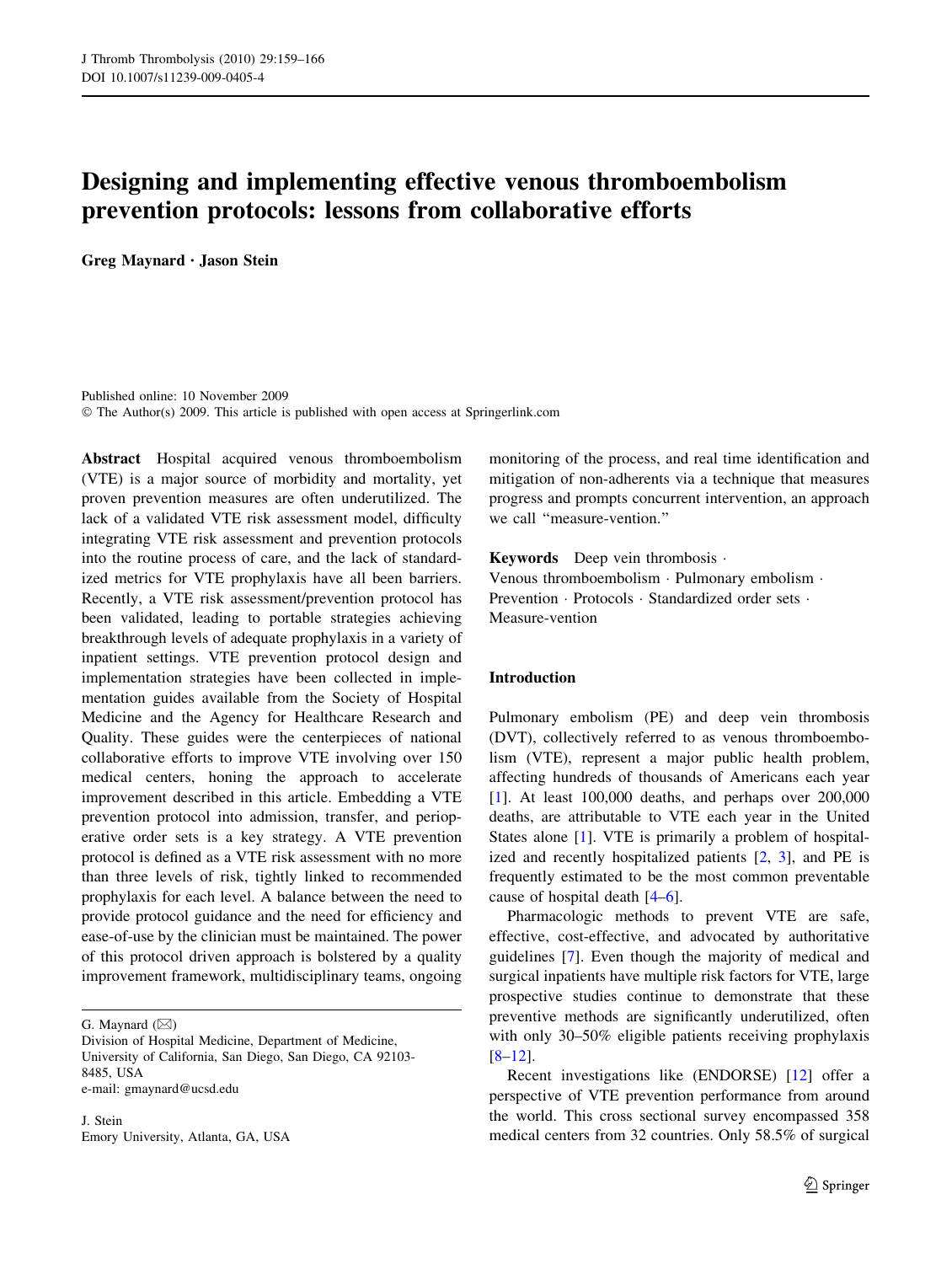patients and 39.5% of medical patients were on prophylaxis consistent with ACCP [\[7](#page-6-0)] guidelines, and the United States performance was only marginally better than the world mean, with less than 50% of medical patients receiving guideline recommended prophylaxis.

The toll in preventable mortality and morbidity has not gone unnoticed by those in health advocacy groups, policy makers, and payers. The National Quality Forum has already endorsed that each patient be evaluated for their risk of VTE on admission and regularly thereafter [\[13](#page-7-0)], and The Joint Commission is moving towards standards that will hold medical centers accountable for ensuring that patients will have VTE prophylaxis in place within 24 h of hospital admission, and within 24 h of transfer to critical care settings, or demonstrate a risk assessment or contraindications to justify why it is not in place [[14\]](#page-7-0). Furthermore, the Centers for Medicare and Medicaid Services (CMS) recently ruled that if a patient develops VTE during hospitalization for total knee or hip replacement, the hospital will not be paid for the added expense of that complication [[15\]](#page-7-0).

Multiple reasons have been invoked to explain this persistent under-utilization, in spite of good faith efforts in medical centers to improve performance, and ever increasing external pressures. These include a lack of physician familiarity or agreement with guidelines, underestimation of VTE risk, concern over risk of bleeding, and the perception that the guidelines are resource intensive or difficult to implement in a practical fashion [\[16](#page-7-0)]. While many VTE risk assessment models are available in the literature  $[17–21]$  $[17–21]$ , the absence until just recently of prospectively validated models, and issues regarding ease of use have hampered widespread integration of VTE risk assessments into order sets and inpatient practice.

#### Successful local and national VTE prevention efforts

Recognizing the importance of improving VTE prophylaxis, we initiated an Agency for Healthcare Research and Quality (AHRQ) funded project in 2005 to optimize prevention of hospital-acquired VTE in our 350 bed tertiary care center, using techniques that could be replicated in a variety of other institutions. A full description of techniques used and the results obtained is in press [\[22](#page-7-0)] and will be available elsewhere, but a few highlights are instructive. We designed, piloted, and implemented a VTE prevention protocol for all adult medical surgical patients, via integration of a simple VTE risk assessment model into admission and transfer order sets. Each level of VTE Risk was firmly linked to a menu of acceptable prophylaxis options, and we augmented the performance of the protocol with methods such as audit and feedback, education, and real-time identification and mitigation of non-adherents to the protocol.

For the first time, a VTE risk assessment model/prevention protocol was validated in a number of important ways. Ease of use and inter-observer agreement for VTE risk level and a judgment of ''adequate'' prophylaxis were very high (kappa score 0.81 and 0.90, respectively), and the VTE risk assessment model was predictive of VTE risk. The percent of patients on adequate prophylaxis improved each year, from 58% of sampled inpatients to over 98% of inpatients sampled in the latter half of 2007 and all of 2008. Significant reductions for the risk of HA VTE [RR 0.69 (0.47–0.79)] and preventable HA VTE [RR 0.14 (0.06– 0.31)] occurred, and there was no detectable increase in heparin induced thrombocytopenia or prophylaxis-related bleeding as assessed by chart review of administrative data.

We have published implementation guides now available in both web and stand alone formats [[23–25\]](#page-7-0). These guides, drawing from our local experience as well as other experts and improvement team leaders, take improvement teams in a step-by-step fashion through the process of effective VTE protocol design, implementation, and monitoring. The principles outlined in our implementation guides have served as a road map for a number of successful mentored implementation collaborative efforts administered via the Society of Hospital Medicine (SHM), AHRQ, and more recently the Institute for Healthcare Improvement (IHI). The advice and principles outlined below have been tested and found to be effective and practical in over 150 medical centers of all types (academic and community, small and large, rural and urban, paper and electronic order environments).

# Overview of infrastructure: basic ingredients for effective efforts

To implement effective protocols minimizing incidence of hospital-acquired VTE, while at the same time minimizing adverse outcomes, redesign is needed in both care delivery and performance tracking. Essential elements to reach breakthrough levels of improvement include:

- Institutional support and prioritization for the initiative, expressed in terms of a commitment to standardize the process of providing VTE prophylaxis, and reasonable support to facilitate implementation and monitoring of results.
- A multidisciplinary team or steering committee focused on reaching VTE prophylaxis targets and reporting to key medical staff committees. Physician leadership is a necessary component of the team. High volume providers such as hospitalists and critical care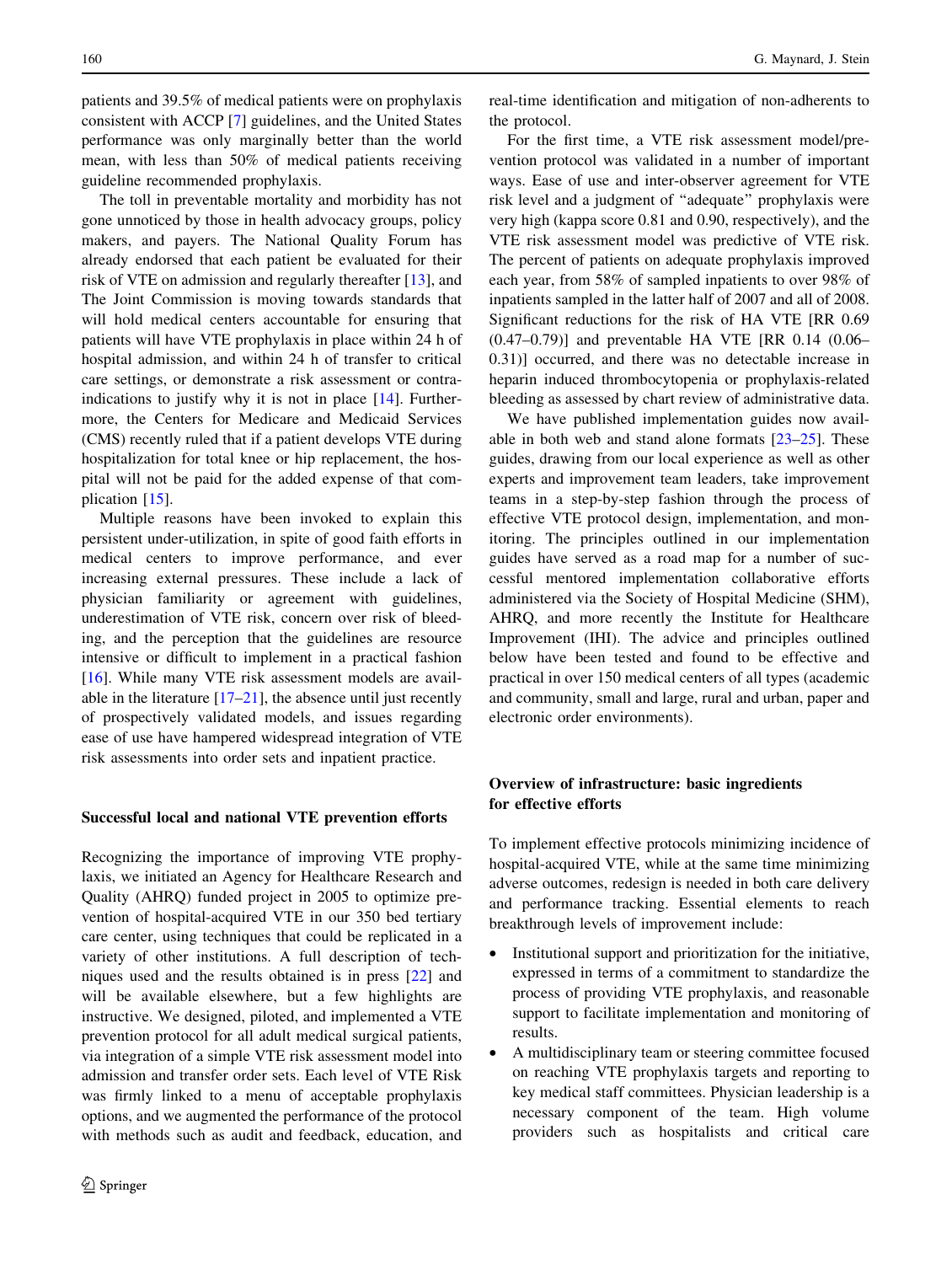physicians, or prominent surgery leaders, are desirable to have as leaders for the improvement effort.

- Specific goals or aims which are ambitious, timedefined, and measurable.
- Protocols that standardize VTE risk assessment and prophylaxis and embed this process in the flow of normal patient care.
- Reliable data collection and performance tracking (suggested metrics described in more detail below), with education and refinement of the protocol driven by the ongoing observation and measurement process.

As in all improvement efforts, we endorse piloting small tests of change, and careful vetting of VTE prevention order sets before attempting wide implementation.

#### The essential intervention: a VTE prevention protocol

We define a VTE prevention protocol to be a standardized VTE risk assessment, linked to a menu of appropriate VTE prophylaxis options for each level of risk [\[23–25](#page-7-0)]. Guidance for management of patients with contraindications to pharmacologic prophylaxis should also be included. The best protocols provide decision support at the point of care, and yet are user friendly and efficient to use, and preserve the ability to customize care for special patient situations or circumstances [\[23–26](#page-7-0)].

#### Who administers the protocol?

Conceivably, anyone in the medical center (e.g. a nurse or pharmacist) could administer the risk assessment model and present the results to the physician for action. However, our collective experience suggests that the VTE prevention protocol is most effective when embedded in commonly used admission, transfer, and perioperative order sets. Across VTE collaboratives, the physician consistently appears to be in the best position to understand all components of VTE risk, along with the possible contraindications to pharmacologic prophylaxis. Furthermore, an immediate connection in time and space of the VTE risk assessment to the ordering process makes for a more reliable and direct route for ordering adequate prophylaxis.

How should I design the risk assessment into the order set?

We recommend integrating a simple text based model with no more than three levels of VTE risk. An illustrative paper order set is depicted in the [Appendix.](#page-6-0) While this example depicts enoxaparin as the low molecular weight heparin of choice, local formulary issues and medical staff opinion

will dictate these choices, and with this illustration we are not implying one is superior to the other.

At one extreme of VTE risk are patients that would benefit from both a low molecular weight heparin or fondaparinux and mechanical prophylaxis (while not depicted in this example, some institutions also offer warfarin as an option for these high risk patients). Major orthopedic surgery, multiple major trauma, spinal cord injury with paresis, and abdominal/pelvic cancer patients undergoing surgery are common choices for patients in this very high risk category. Choices for renal insufficiency and end stage renal disease are offered with simple caveats in parentheses. In our medical center, 15–20% of our inpatients fall into this highest risk category.

At the other extreme are patients at such low risk for VTE they do not require any prophylaxis other than education and ambulation. This model accepts a paradigm in which almost all inpatients are at risk for VTE and need pharmacologic prophylaxis, with the exception of the few who are expected to be in the medical center for less than 48 h, or who have a paucity of risk factors and are fully and independently ambulating. This low risk subset represents less than 5% of inpatients at our medical center.

The majority of inpatients occupy the middle category of VTE risk. While there is some evidence favoring low molecular weight heparin (LMWH) versus unfractionated heparin (UFH) in subsets of this population [\[27](#page-7-0), [28](#page-7-0)], evidence is fairly weak at this risk level, and either choice is usually seen as acceptable. Note that UFH 5000 units dosed every 12 h has been relegated a secondary role, suitable only for underweight or geriatric patients. This choice is admittedly somewhat arbitrary, but the trials comparing LMWH to UFH regimens used 5000 units q 8 h dosing schedules in the comparison arm  $[27-30]$ . On the whole, there is more evidence for using UFH 5000 q 8 h schedules compared to UFH 5000 q 12 h regimens. Attempts to tease out populations in which UFH 5000 q 8 h is acceptable but UFH 5000 q 12 h regimens are not are generally not worth the effort, and lead to unnecessary clutter and complexity to order sets.

Contraindications and a full listing of VTE risk factors should not occupy precious "real estate" on the front page of an order set, but should be readily accessible by instructions embedded there. Sequential compression devices are specifically listed as the default choice for mechanical prophylaxis. Mechanical prophylaxis is relegated to an adjunctive role, or as a first line choice when pharmacologic prophylaxis is not feasible. Aspirin is not listed as an acceptable choice for DVT prophylaxis, which is consistent with prominent guidelines [[7\]](#page-6-0). Improvement teams need not feel restricted in the design details of the order set or the choices they offer for each level of risk,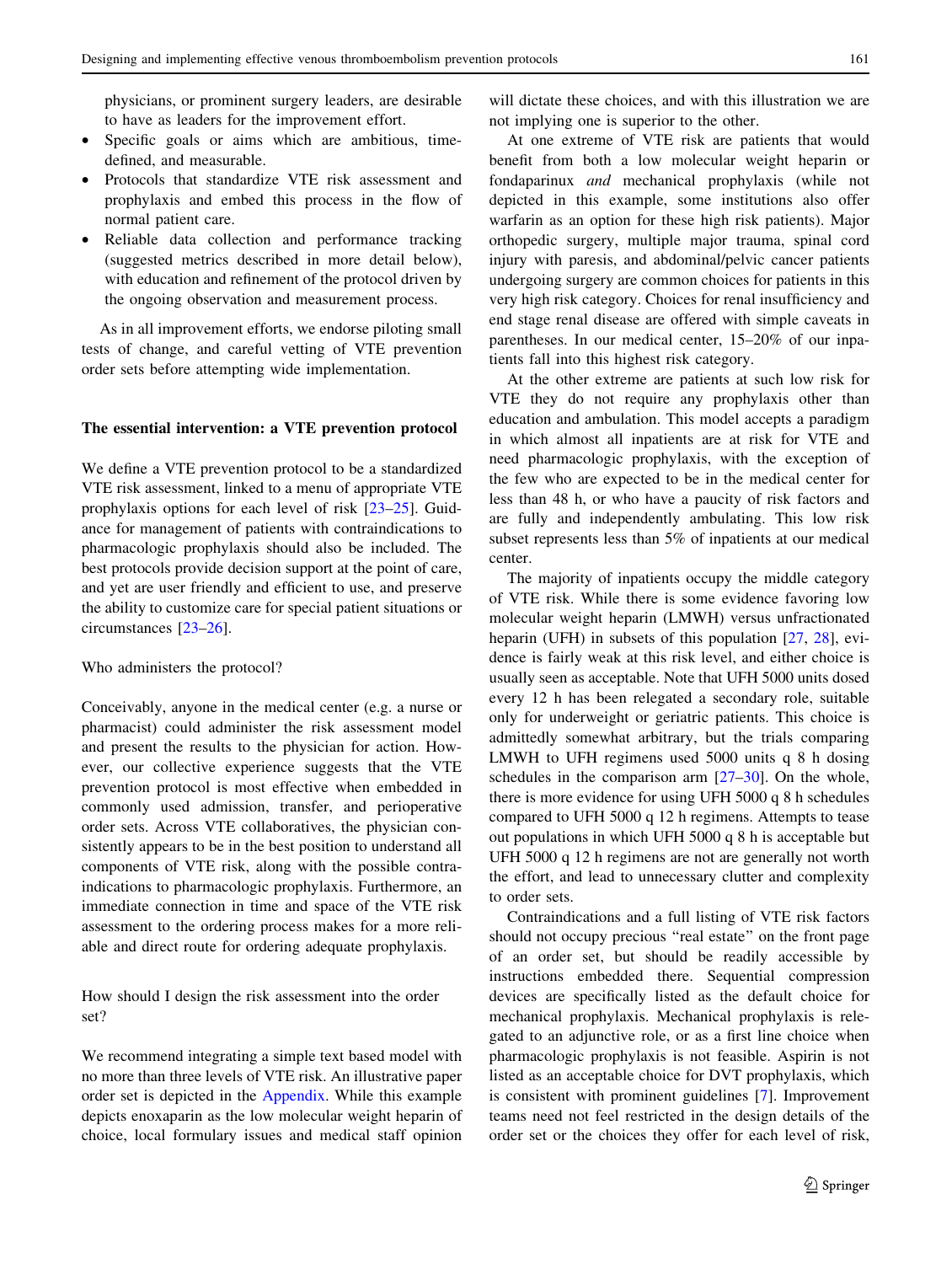providing they retain the most important design concepts and avoid the most common errors outlined below.

Common errors in constructing/implementing a VTE prevention order set

### Not providing enough guidance: a prompt is not a protocol

Many centers have order sets that list options for VTE prophylaxis without providing any guidance for which choice is most appropriate or desirable. Mechanical prophylaxis, varying pharmacologic agents with different doses, and no prophylaxis are inappropriately offered as equal options, even though most inpatients have significant VTE risk factors [[7,](#page-6-0) [11](#page-6-0)], and in spite of strong evidence based recommendations [\[7](#page-6-0)] relegating mechanical prophylaxis to an adjunctive role for pharmacologic prophylaxis (unless there are contraindications to pharmacologic prophylaxis).

# Providing too much guidance: order sets can become too complicated

It is tempting to create an order set that provides comprehensive guidance and outlines the best prophylaxis for the entire spectrum of conditions. Improvement teams must strike a fine balance between providing a good risk assessment for the great majority of the inpatient population, yet keeping things simple and efficient in everyday use. We have encountered three page stand-alone order VTE prophylaxis order sets that would provide excellent guidance if used, but they simply collect dust and are adapted by only a minority of providers. Some order sets offer 4-6 levels of VTE risk, but the evidence to distinguish the levels of risk, and the differences in attendant prophylaxis choices, is often weak. We have found that 2–3 levels of VTE risk are enough.

Many centers have tried to adapt point based models inspired by the pioneering work of Caprini and colleagues [\[18](#page-7-0), [21](#page-7-0)]. In theory, this model is attractive. Risk factors depicting the clinical setting and the patient are assigned points, and the cumulative point total is entered into the order set, with guidance for prophylaxis hinging on this cumulative point total. In practice, this risk assessment method is often fraught with problems. Hurried clinicians do not reliably add up the points for each risk, and interobserver agreement suffers as a result. The point scoring system is somewhat arbitrary, and has not yet been validated in the literature. Most importantly, the point based systems are too long and bulky to integrate into a variety of existing order sets, and as a result, reliability of use and wide adaption is problematic.

# Offering non-pharmacologic prophylaxis as a first line option

Pharmacologic prophylaxis is recommended as the first line choice for inpatients at risk for VTE. Mechanical prophylaxis can (and often should) be offered as an adjunct to pharmacologic prophylaxis, but it should not be offered as a first line choice for prophylaxis in the absence of contraindications to VTE prophylaxis.

# Link between risk level and prophylaxis choices are separated in time or space

Ideally, the VTE risk assessment is performed quickly, and the choices for appropriate prophylaxis are directly and inescapably linked to each level of risk. If the act of ordering VTE prophylaxis is separated in any way from the risk assessment, the reliability of ordering adequate prophylaxis deteriorates.

### Failure to revise pre-existing and conflicting order sets

Most institutions have a variety of admission, transfer, and order sets in place. These order sets often already ''touch'' the majority of adult inpatients, and they often have a highly variable approach to VTE prophylaxis embedded within them. We strongly urge improvement teams to examine all existing admission, transfer, and perioperative order sets with reference to VTE prophylaxis. The designers and users of these order sets should be approached to build consensus on using the redesigned, standardized, protocol-driven VTE prophylaxis orders, with the intent to strip out all non-standardized VTE prevention orders, and replace them with the new, standardized version.

#### Modular versus stand alone orders

If the order set is constructed properly, it can often be designed as a VTE prevention ''module,'' making it easier to integrate into the pre-existing order sets referenced above. This is preferable to order sets designed to stand alone, but even stand alone orders can be integrated into the flow of admissions and transfers with a little ingenuity. Clipping the VTE order set on to ''History and Physical'' forms or onto pre-existing order sets may increase adaption to an acceptable level, though we prefer modular order set design whenever possible.

### Enhancing the power of the protocol

Skillful introduction of a good order set that reaches most patients has often yielded observed VTE prophylaxis rates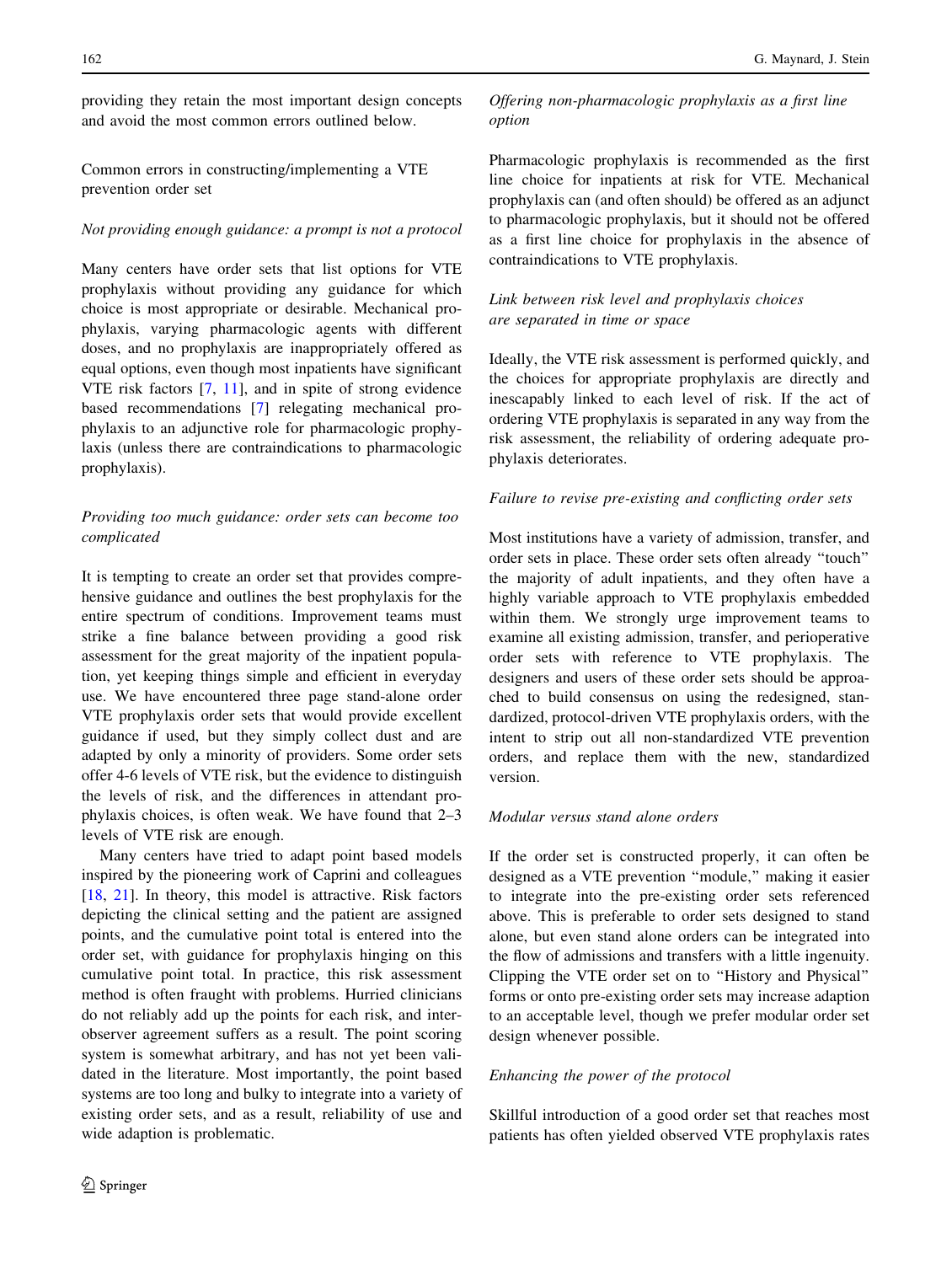of 70–85% (from baseline performance of 35–55%) in our local experience and in collaborative VTE prevention efforts. This performance boost is a great accomplishment, but such an approach alone is not sufficient. No matter how clear and concise the order set is, it will not always be used correctly. Moreover, acutely ill patients often have transient changes in the risk/benefit ratio of using anticoagulation, leading to lapses in VTE prophylaxis that persist beyond transient bleeding risk. To reach higher levels of performance under these constraints, a multifaceted approach using a variety of techniques has been effective in the literature  $[16, 22-25, 31-36]$  $[16, 22-25, 31-36]$  and in the collaborative. Educational programs alone [[32,](#page-7-0) [37,](#page-7-0) [38](#page-7-0)] are not generally sufficient to bring about reliable VTE prophylaxis, but are needed to foster appropriate use of order sets and protocols. Periodic audit and feedback and computerized decision support can also be very effective [[31,](#page-7-0) [39–43](#page-7-0)], particularly when there is an institutional protocol to hold up as the defining standard for adequate prophylaxis, but some of the more sophisticated tools are beyond the reach of many improvement teams.

#### Situational awareness and measure-vention

One method to enhance the power of the VTE prevention protocol has distinguished itself from all the others. This method, which we call "measure-vention," involves identifying and measuring patients on potentially inadequate prophylaxis and intervening on them in real time. This strategy has proven successful in a variety of environments [\[22](#page-7-0), [33](#page-7-0)]. The measure-vention technique for VTE prophylaxis most commonly follows a series of steps as described below.

The medication administration record (MAR) or an automated report (often generated by pharmacy) is presented to front line staff, identifying the VTE prophylaxis status of each patient on the ward. Advanced versions of this approach have actually classified each patient on the ward as being ''green'' (an order in place for therapeutic or prophylactic anticoagulation), the ''yellow'' (mechanical prophylaxis without pharmacologic prophylaxis), or ''red'' (no VTE prophylaxis orderd), see Fig. 1. Extracting this information from the MAR into a report creates a situational awareness, calling for explicit action on the part of the front line staff member.

The staff member (usually a staff nurse or charge nurse, but sometimes a pharmacist) is then called upon to intervene on patients that seem to be non-adherent to the protocol. For example, if a patient is classified as red, nursing can be authorized to place sequential compression devices on the patient—and if there are no obvious bleeding problems and any VTE risk factor is present—can place a simple templated note on the chart and text page the physician, asking them to either place the patient on pharmacologic prophylaxis or state the reason they choose not to do this. This method can quickly bolster VTE prophylaxis rates to 95% [[33\]](#page-7-0), and fatigue from alerts can be minimized if the intervention part of the strategy is deployed after the order set is launched. The medical staff leadership and administration need to make sure the front line staff are comfortable carrying out this

Fig. 1 The measure-vention strategy depicted in this figure is a real-time dashboard formatted to classify patient's VTE prophylaxis status. In actual use and as depicted in the online version of this article, each patient's status is categorized as red (no VTE prophylaxis ordered), yellow (mechanical prophylaxis only, with no pharmacologic prophylaxis), and green (pharmacologic or therapeutic anticoagulation)

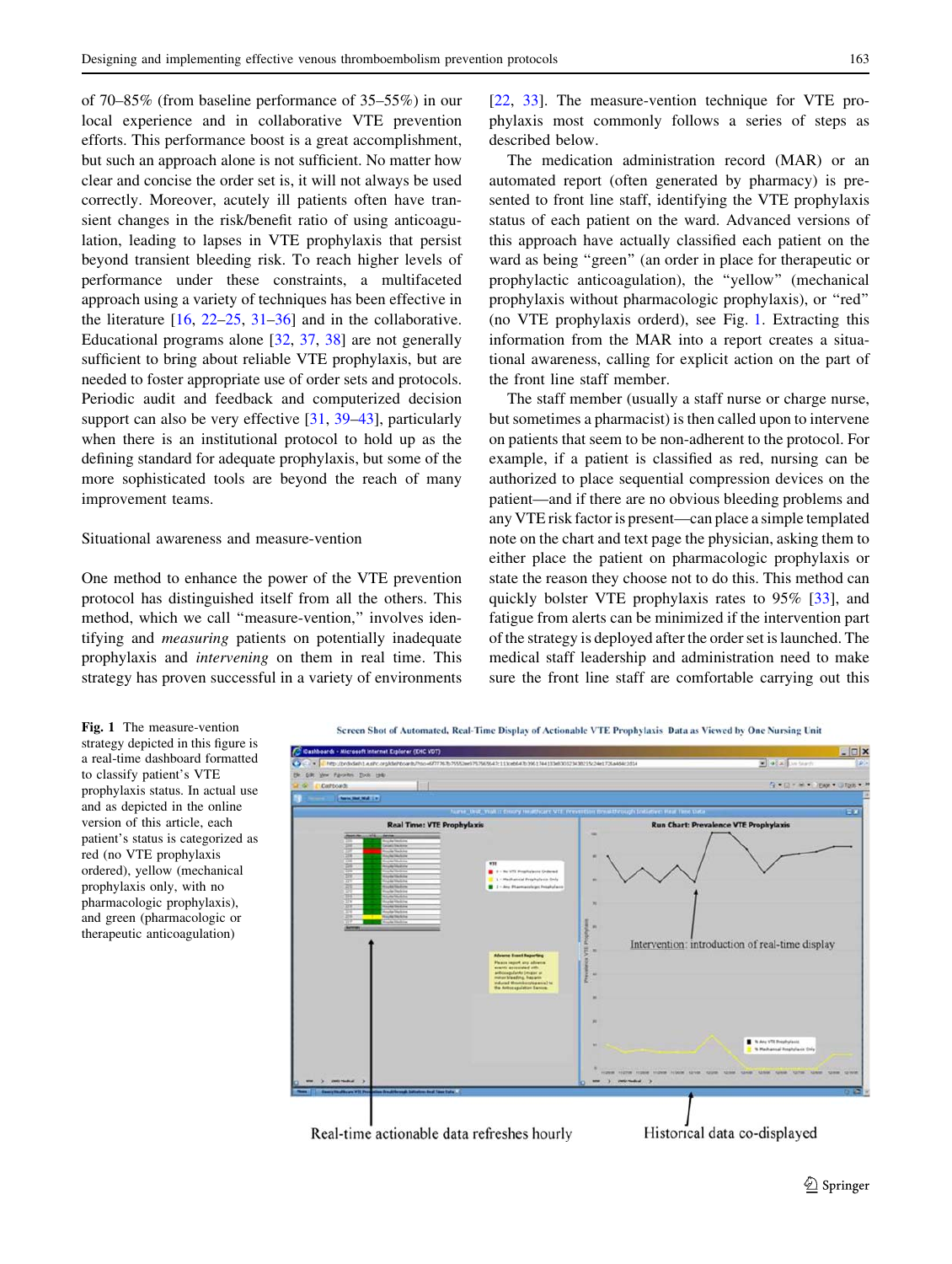strategy, and make it clear that ''shooting the messenger'' is unacceptable.

Measure-vention as described above provides the means to establish reliable, easy to understand metrics for VTE prophylaxis. The percent of patients on anticoagulation based prophylaxis, and the percent of patients on any prophylaxis, while not perfect metrics, are easy to assess and relatively easy to automate. These measures are actionable on the front line, yet are suitable for tracking, trending, and creating roll-up reports that could be reported to key medical staff committees and governing boards.

#### Dueling guidelines and other barriers

In many centers, implementing a standardized VTE prevention protocol meets with resistance from one or more groups of physicians, and more often than not, the objecting physicians are orthopedists. While many orthopedists are very comfortable with pharmacologic prophylaxis and will have no problem with this approach, we estimate that about one third of centers run into stiff resistance from their orthopedic physicians. This resistance gained some momentum when the American Academy of Orthopedic Surgeons (AAOS) disseminated a new guideline [\[44](#page-7-0)] that differs in many ways from the most prominent guideline [[7\]](#page-6-0) from the American College of Chest Physicians (ACCP). The AAOS guidelines, in a point of distinction from the ACCP guidelines, allow the use of aspirin as a prophylactic agent, in patients at high risk of bleeding, and in patients at standard risk of bleed and standard risk of PE with joint replacement. The differences between the two guidelines are largely explained by the viewpoint of the authors and the methods they used for their supporting literature review. The AAOS guidelines take the view that the literature underestimates the bleeding risk of pharmacologic prophylaxis with joint replacement, and that bleeding into the wound or joint can cause long term joint problems. They also focused only on symptomatic PE, discounting the morbidity caused by symptomatic DVT, and discounting the relationship between asymptomatic DVT found on routine screening and the development of symptomatic problems.

Improvement teams faced with the resistant physician group (be they orthopedic group or others) can not let this resistance stop their efforts to improve VTE prophylaxis for the larger population, but a pitched battle and mandating adherence to one standardized protocol is generally counterproductive in this setting, especially in view of the conflicting guidance from these two guidelines. Orthopedic groups who feel strongly that they should follow AAOS guidelines instead of ACCP guidelines should be ''carved out'' of the standardization used for the rest of the adult medical/surgical population, though they should be expected to standardize their care within the confines of the alternate guideline.

There are also guidelines from other sources concerning VTE prevention [\[45](#page-7-0), [46\]](#page-7-0) covering special populations like oncology patients and obstetrics/gynecology patients. These guidelines are largely congruent with ACCP guidelines, but improvement teams should consider closely if there are other services that should be allowed ''carve out'' status.

#### Summary

Hospital acquired VTE related morbidity and mortality are huge public health problems, and improving performance on VTE prevention is a moral and public health imperative. Lessons gleaned from local success stories and national collaborative efforts can accelerate improvement in this vital area. Integrating a simple VTE risk assessment into VTE prevention orders that are positioned to capture the majority of admissions and transfers is an essential strategy. The power of this protocol driven approach can be bolstered by using a quality improvement framework, a multidisciplinary team approach, ongoing monitoring of the process, and real time identification and mitigation of non-adherents via the measure-vention technique.

Acknowledgements Implementation guides and the VTE Prevention Resource Room are based on the work other great collaborators and staff at the Society of Hospital Medicine. This review refers to an improvement and research project that was originally funded under grant number Grant No. 1U18HS015826-01 from the Agency for Healthcare Research and Quality, U.S. Department of Health and Human Services. We remain grateful for their support.

Open Access This article is distributed under the terms of the Creative Commons Attribution Noncommercial License which permits any noncommercial use, distribution, and reproduction in any medium, provided the original author(s) and source are credited.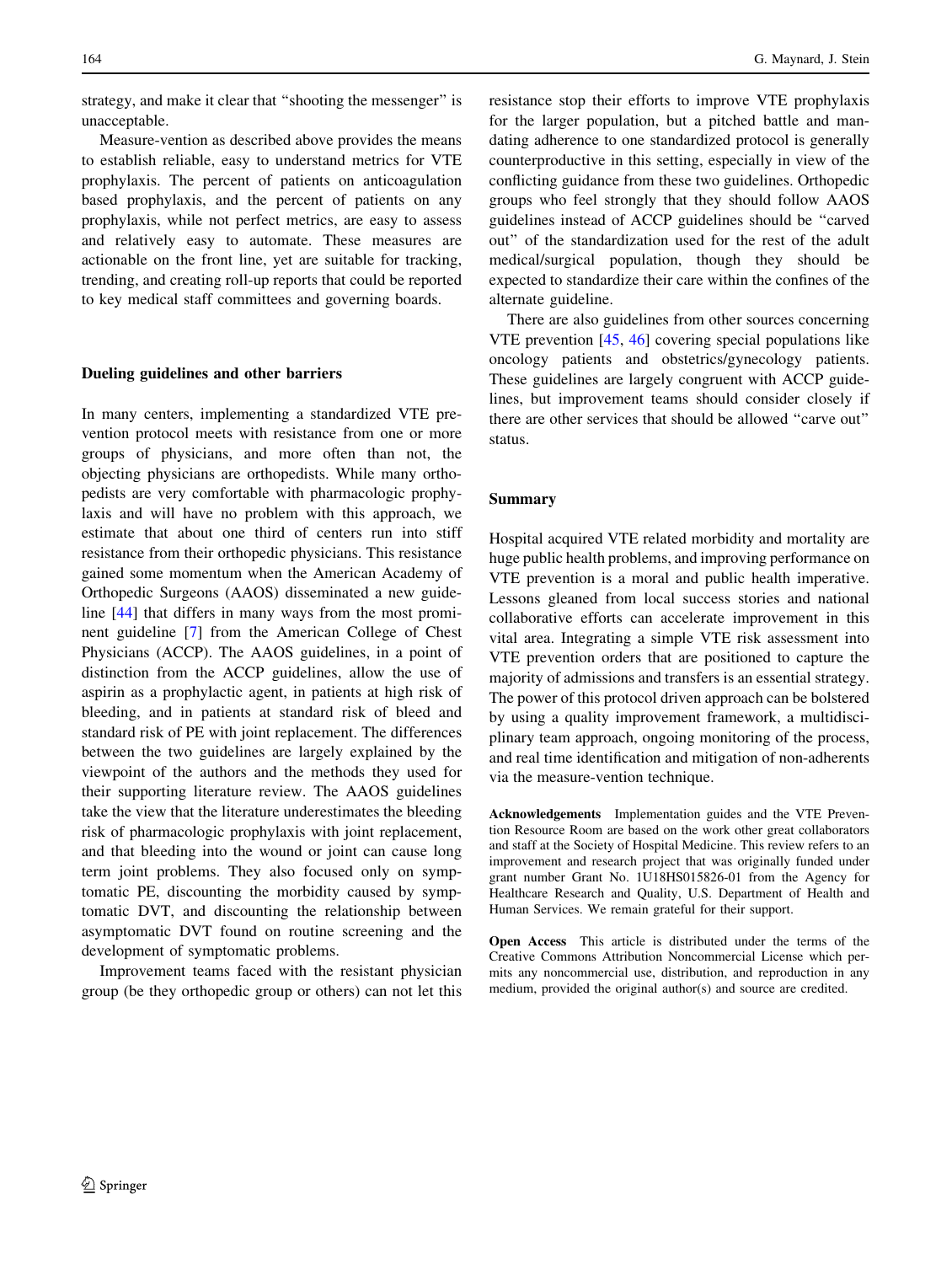#### <span id="page-6-0"></span>Appendix

|                                                                                                                                                                                                                                                                                                                     | <b>Venous Thromboembolism Risk Assessment</b><br>& Prophylaxis PHYSICIAN ORDER Sheet                                                                                                                                                                                                                                |
|---------------------------------------------------------------------------------------------------------------------------------------------------------------------------------------------------------------------------------------------------------------------------------------------------------------------|---------------------------------------------------------------------------------------------------------------------------------------------------------------------------------------------------------------------------------------------------------------------------------------------------------------------|
| Complete Assessment at ADMISSION, POST-OP, AND TRANSFER                                                                                                                                                                                                                                                             |                                                                                                                                                                                                                                                                                                                     |
| DVT/ PE RISK LEVEL & PROPHYLAXIS ORDERS                                                                                                                                                                                                                                                                             |                                                                                                                                                                                                                                                                                                                     |
| $\square$ Low Risk<br>Observation patients, expected LOS <48 hrs: Minor/<br>Ambulatory surgery or Age< 50 and NO other risk                                                                                                                                                                                         | $\Box$ Early ambulation, education                                                                                                                                                                                                                                                                                  |
|                                                                                                                                                                                                                                                                                                                     | $\Box$ Education                                                                                                                                                                                                                                                                                                    |
| factors, or Already on therapeutic anticoagulation                                                                                                                                                                                                                                                                  |                                                                                                                                                                                                                                                                                                                     |
| $\Box$ Moderate Risk<br>Most medical /surgical patients<br>CHF, pneumonia, active inflammation, advanced<br>age, dehydration, varicose veins, less than fully and<br>independently ambulatory, many other factors. All<br>patients not in the Low or Highest Risk Categories<br>(see reverse for more risk factors) | <b>CHOOSE ONE PHARMACOLOGIC option</b><br>$\Box$ Enoxaparin 40 mg SC g 24 hrs<br>□ Enoxaparin 30 mg SC q 24 hrs (renal insufficiency dosing)<br>□ Heparin 5000 units SC q 8 hrs<br>□ Heparin 5000 units SC every 12hrs (if weight <50kg or age> 75)                                                                 |
|                                                                                                                                                                                                                                                                                                                     | Also (OPTIONAL)<br>$\Box$ Sequential compression device                                                                                                                                                                                                                                                             |
| <b>Highest Risk</b><br>Elective hip or knee arthroplasty<br>Acute spinal cord injury with paresis<br>Multiple maior trauma<br>Abdominal or pelvic surgery for cancer                                                                                                                                                | <b>CHOOSE ONE PHARMACOLOGIC option</b><br>$\Box$ Enoxaparin 40 mg SC q day<br>$\Box$ Enoxaparin 30 mg SC q 24 hrs (for renal insufficiency)<br>$\Box$ Heparin 5000 units SC q 8 hrs (End stage renal disease only)<br>$\Box$ Enoxaparin 30 mg SC q 12 hrs (knee replacement)<br>$\Box$ Fondaparinux 2.5 mg SC q day |
|                                                                                                                                                                                                                                                                                                                     | <b>AND</b><br>■ Sequential compression device                                                                                                                                                                                                                                                                       |
| <b>OR</b><br>The risk of adverse effects of pharmacologic prophylaxis outweighs the risk of DVT / PE<br>Contraindication to pharmacologic prophylaxis (see reverse):<br>$\Box$ Mechanical prophylaxis with sequential compression device OR<br>$\Box$ Contraindicated (peripheral vascular disease or wounds)       |                                                                                                                                                                                                                                                                                                                     |

\_\_\_\_\_\_\_\_\_\_\_\_\_\_\_\_\_\_\_\_\_\_\_\_\_\_\_\_\_\_\_\_\_\_\_\_\_ \_\_\_\_\_\_\_\_\_\_\_\_\_\_\_\_\_\_\_\_\_\_\_\_\_\_\_\_\_\_\_\_\_\_\_

## SIGNATURE / PROVIDER ID DATE / TIME

#### References

- 1. U.S. Department of Health and Human Services (2008) Surgeon general's call to action to prevent deep vein thrombosis and pulmonary embolism. [http://www.surgeongeneral.gov/topics/](http://www.surgeongeneral.gov/topics/deepvein/) [deepvein/.](http://www.surgeongeneral.gov/topics/deepvein/) Accessed 29 Sept 2008
- 2. Heit JA, Melton LJ, Lohse CM et al (2001) Incidence of venous thromboembolism in hospitalized patients vs. community residents. Mayo Clin Proc 76:1102–1110
- 3. Dentali F, Douketis JD, Gianni M, Lim W, Crowther MA (2007) Meta-analysis: anticoagulant prophylaxis to prevent symptomatic venous thromboembolism in hospitalized medical patients. Ann Intern Med 146(4):278–288
- 4. Heit JA, O'Fallon WM, Petterson TM et al (2002) Relative impact of risk factors for deep vein thrombosis and pulmonary embolism. Arch Intern Med 162:1245–1248
- 5. Tapson VF, Hyers TM, Waldo AL et al (2005) Antithrombotic therapy practices in US hospitals in an era of practice guidelines. Arch Intern Med 165:1458–1464
- 6. Clagett GP, Anderson FA, Heit JA et al (1995) Prevention of venous thromboembolism. Chest 108:312–334
- 7. Geerts WH, Bergqvist D, Pineo GF, Heit JA et al (2008) Prevention of venous thromboembolism: ACCP evidence-based clinical practice guidelines (8th edition). Chest 133(Suppl 6):381S–453S
- 8. Goldhaber SZ, Tapson VF (2004) A prospective registry of 5, 451 patients with ultrasound-confirmed deep vein thrombosis. Am J Cardiol 93:259–262
- 9. Monreal M, Kakkar A, Caprini J et al (2004) The outcome after treatment of venous thromboembolism is different in surgical and acutely ill medical patients. Findings from the RIETE registry. J Thromb Haemost 2:1892–1898
- 10. Tapson V, Decousus H, Pini M et al (2007) Venous thromboembolism prophylaxis in acutely ill hospitalized medical patients: findings from the International Medical Prevention Registry on Venous Thromboembolism. Chest 132(3):936–945; Epub 2007 June 15
- 11. Kahn SR, Panju A, Geerts W et al (2007) Multicenter evaluation of the use of venous thromboembolism prophylaxis in acutely ill medical patients in Canada. Thromb Res 119(2):145–155; Epub 2006 Mar 3
- 12. Cohen AT, Tapson VF, Bergmann JF et al (2008) Venous thromboembolism risk and prophylaxis in the acute hospital care